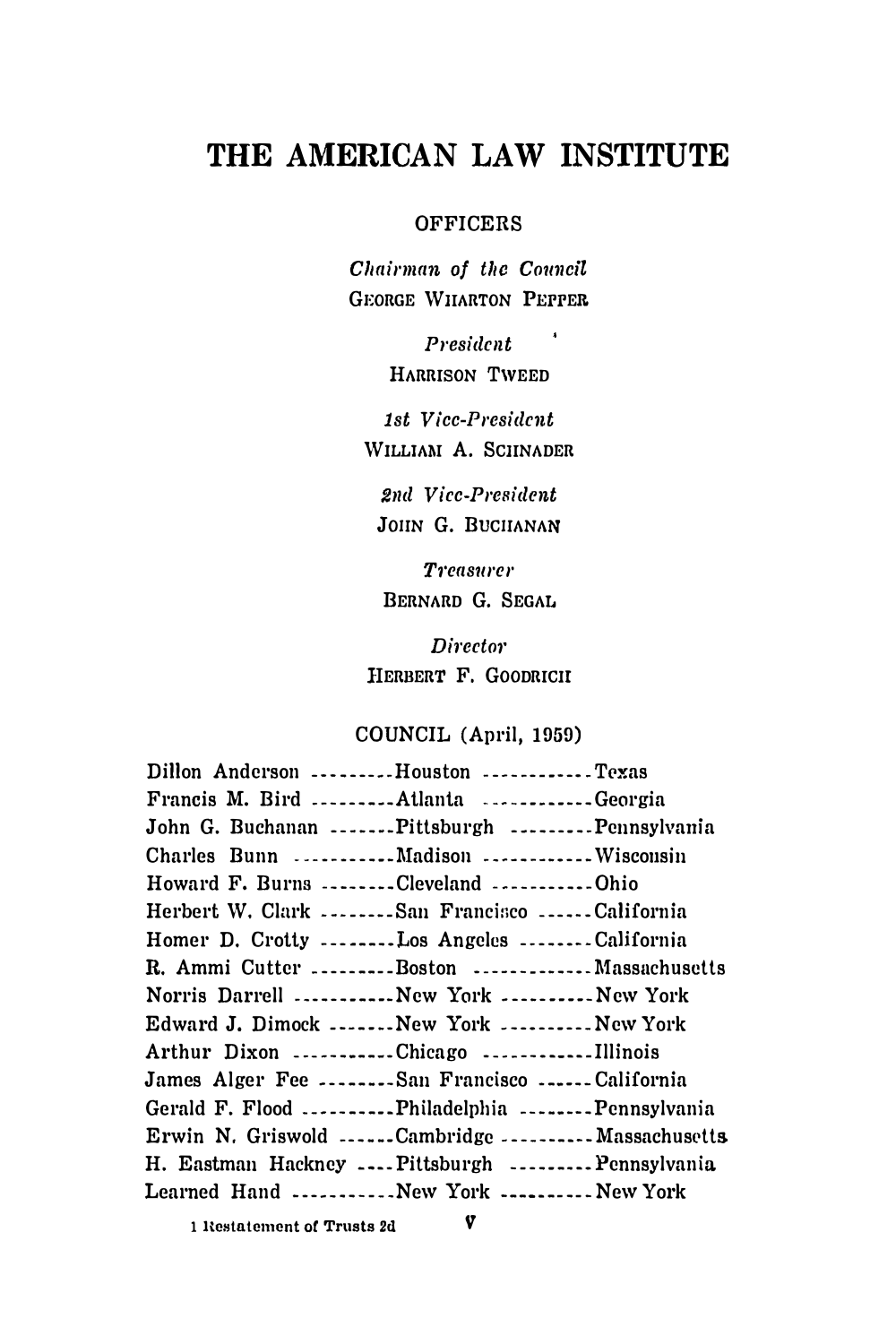## **REPORTER**

**AUSTIN W. SCOTT, Law School of Harvard University, Cambridge, l\fossach usetts**  $\lambda$ 

## **ADVISERS**

- **RALPII J. BAKER, Law School of Harvard University, Cambridge, l\fossach usetts**
- **A. JAMES CASNER, Law School of Harvard University, Cambridge, l\fassaeh usetts**
- **BERNARD HELLRING, Newark, New Jersey**
- **RUSSELL DENISON NILES, New York University School of Law, New York, New York**

I.

- **JOHN V. SPALDING, Boston, Massachusetts**
- **DANIEL G. TENNEY, Jr., New York, New York**
- **WARREN A. SEAVEY, Law School of Harvard University, Cambridge, Massachusetts**
- **RAY.MONO S. WILKINS, Boston, Massachusetts**

### **Ex OFFICIO**

**HARRISON TWEED, New York, New York** *President, The American Law Institute* 

**HERBERT F. GOODRICH, Philadelphia, Pennsylvania** *Dfrector, The American Law Institute* 

•